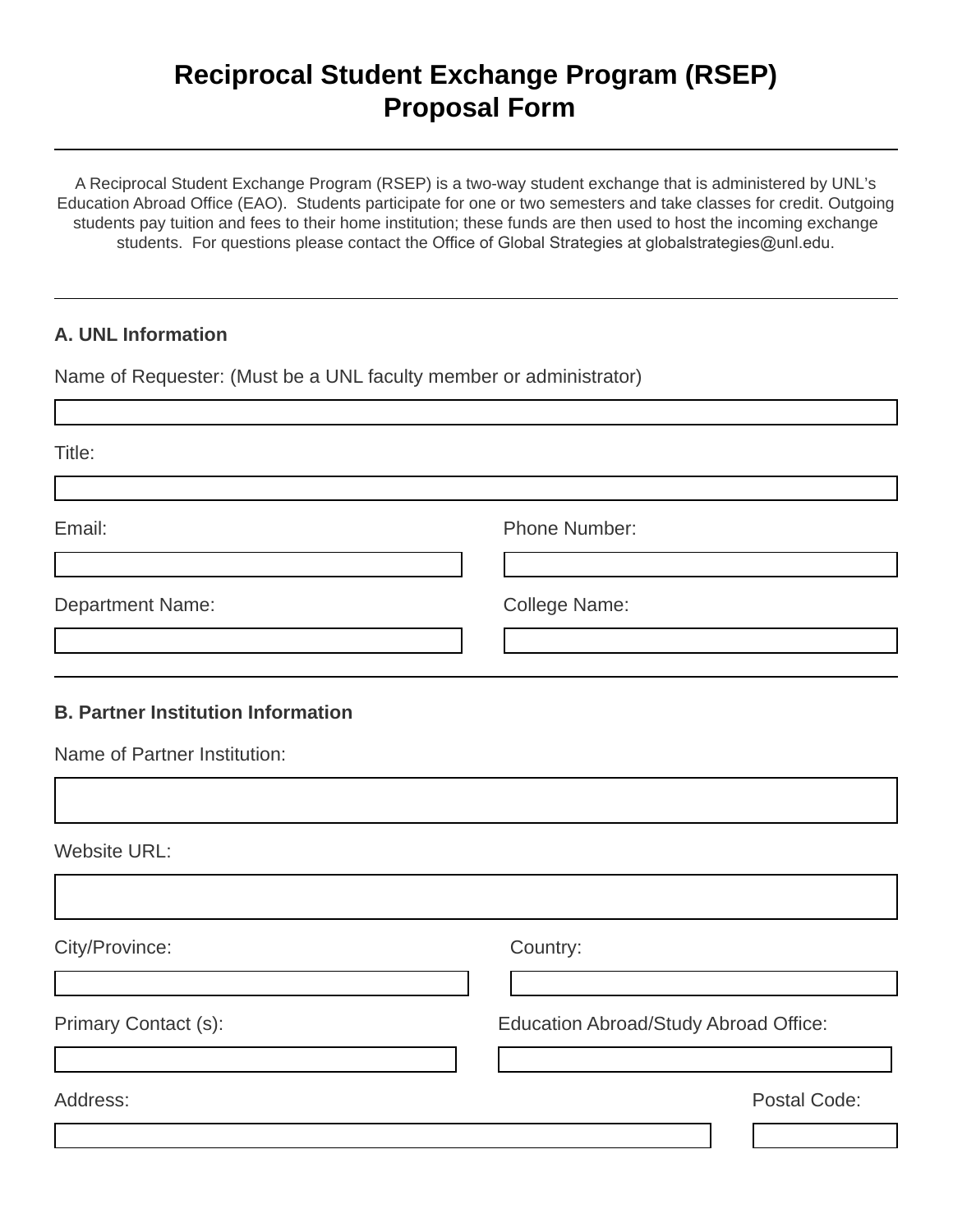| E-mail | Phone: |
|--------|--------|
|        |        |

#### **C. Program Overview**

## **1. Program Responsibility: Education Abroad Office & Partner's EAO Counterpart**

UNL's Education Abroad Office (EAO) is primarily responsible for the implementation of a RSEP. To do this effectively, EAO must know who to contact at the partner institution regarding issues like registration, trpts, insurance, housing, orientation and more. Please provide information for the office and/or individual at the partner institution that will provide support for incoming and outgoing exchange students.

#### Partner Institution Office Name:

| <b>Contact Name:</b> | <b>Title of Partner Contact:</b> |
|----------------------|----------------------------------|
|                      |                                  |
| E-mail               | Phone Number:                    |
|                      |                                  |

#### **2. Program Responsibility: Faculty/Staff Coordinators**

In addition to the EAO, each RSEP needs support from participating colleges and/or departments. Before drafting a RSEP agreement, there must be at least 2 designated UNL Faculty/Staff Coordinators, and at least 1 Partner Institution Faculty/Staff Coordinator. Under the direction of EAP, these Coordinators will help facilitate the program.

## **UNL Faculty/Staff Coordinators**

Name:

Position and Department

E-mail Phone:

## **Partner Institution Faculty/Staff Coordinators**

Name:

Position and Department: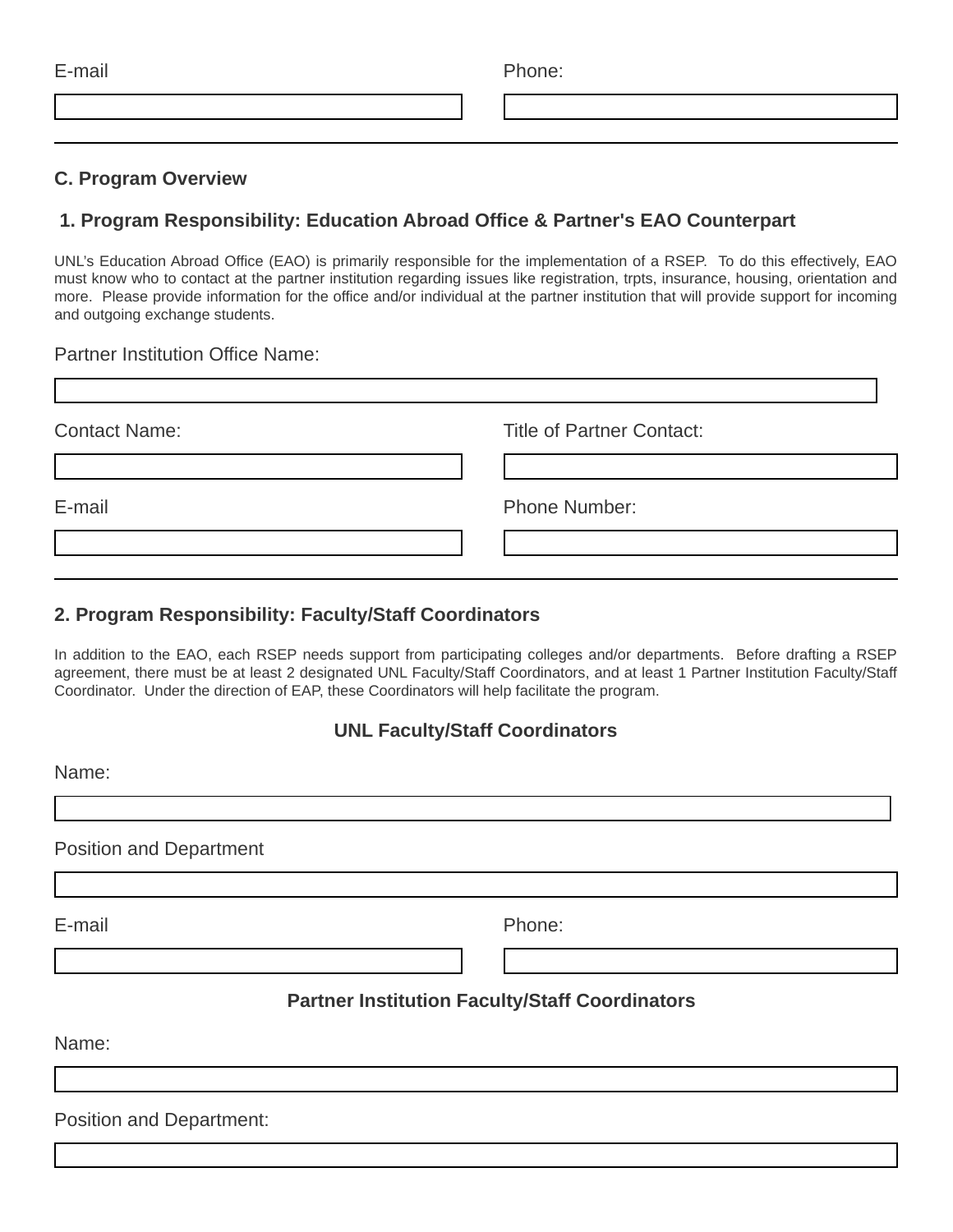| E-mail: | Phone: |
|---------|--------|
|         |        |

#### **3. Program Value Assessment**

Describe how this program will be worthwhile to UNL students, staff & faculty, or the university in general. How does it support current efforts or develop efforts for the future?

Please add any other details that you consider relevant to this potential collaboration.

Will a translation of this agreement be required? If an official translation of this agreement will be required, any professional translation costs will be paid by the partner institution or faculty requestor.

◯ Yes

 $\bigcap$  No

# **4. Program Viability**

The list below is provided to help gauge the program's viability. This is not a list of requirements, but a tool to help faculty/ departments/colleges realize and consider the issues that are likely to affect success. It is not necessary to check all or many of the boxes before creating an agreement; only check the points for which there is confidence. To complete this, the Requester will need to be in communication with the partner institution.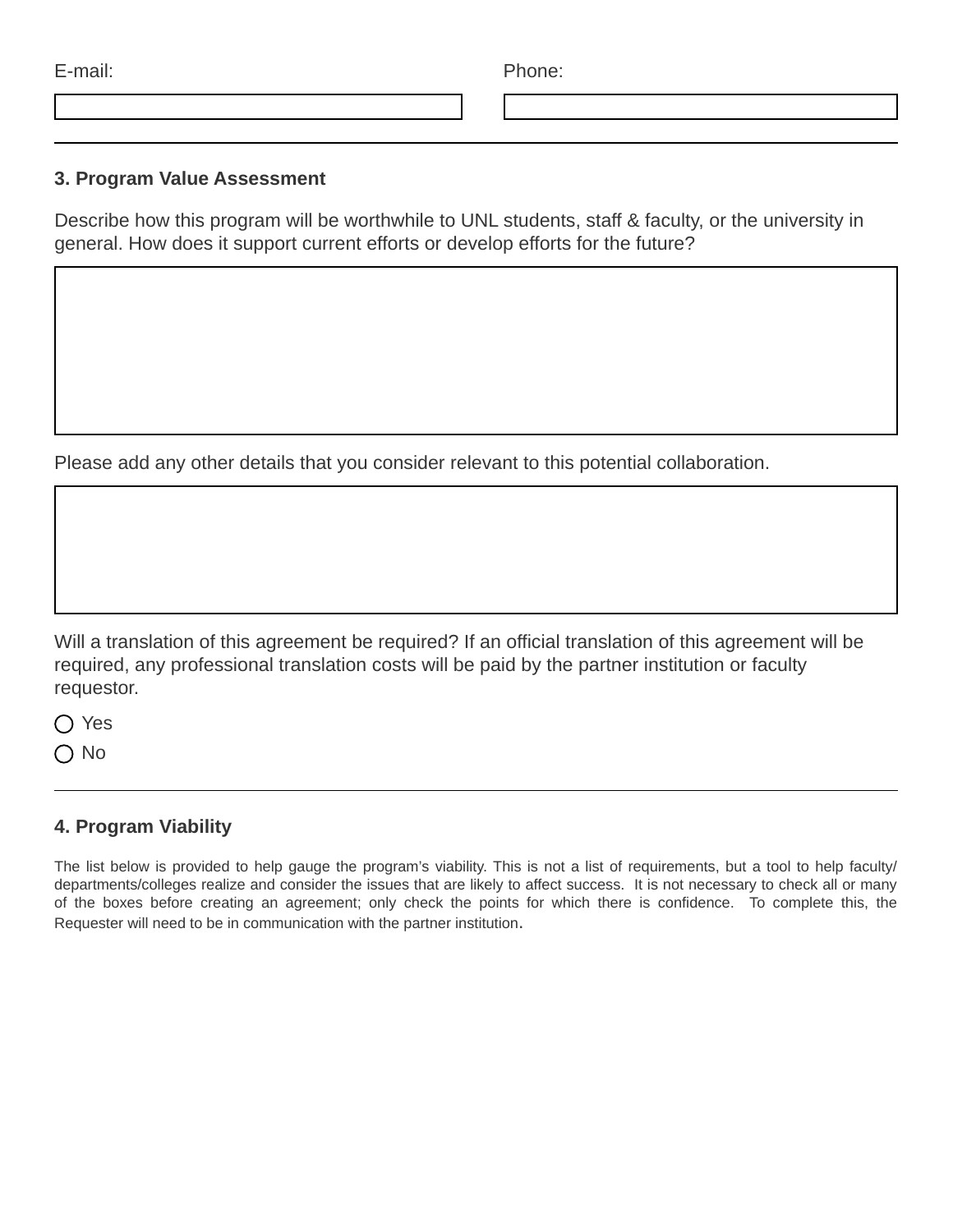## **Students:**

| There is evidence of adequate interest in this opportunity among UNL students.                                                  |
|---------------------------------------------------------------------------------------------------------------------------------|
| There is evidence of adequate interest in this opportunity among partner-institution<br>students.                               |
| Cost, timing, safety and competing international options are not likely to hinder UNL<br>student participation.                 |
| Cost, timing, safety and competing international options are not likely to hinder partner<br>institution student participation. |
| $\Box$ It is reasonable to think that there will be symmetrical interest between the partners.                                  |
| <b>Classes:</b>                                                                                                                 |
| □ Faculty/Staff Coordinators can identify several classes that will have strong potential for<br>smooth credit-transfer.        |
| □ A lack of English language ability is not likely to hinder foreign students from taking<br>classes at UNL.                    |
| $\Box$ A lack of foreign language ability is not likely to hinder UNL students from taking classes.                             |
| Other:                                                                                                                          |
| The partner institution has proven experience with international partnerships and student<br>exchanges.                         |
| So far as is known, there are not excessive costs or difficulties for acquiring visas.                                          |
| There are no US State Department travel restrictions to this country.                                                           |

# **5. Financial Responsibility**

Each RSEP has its own financial account, which is monitored by the Education Abroad Office. In a RSEP, students pay tuition and fees to their home institution; these funds are then used to host the exchange students. Therefore, an unbalanced student exchange program means there is also a financial imbalance.

Any college/department that requests to start or renew a RSEP is potentially responsible for any imbalance that develops. The EAO monitors the balance and can provide support for finding ways to rectify an imbalance, but the financial responsibility lies with the colleges/departments that have requested the exchange and who have designated Faculty/Staff Coordinators to the program.

I acknowledge that the proposed RSEP has financial implications for UNL and understand that involved parties (faculty, chairs, deans) will work closely with UNL's Education Abroad Office to keep the student exchange balanced

 $\Box$ 

**D. Approval to Create** (Chairs/Heads/Deans/Assoc Vice Chancellors will be also be asked to review and approve the final version of the RSEP, before it is signed by the chancellor